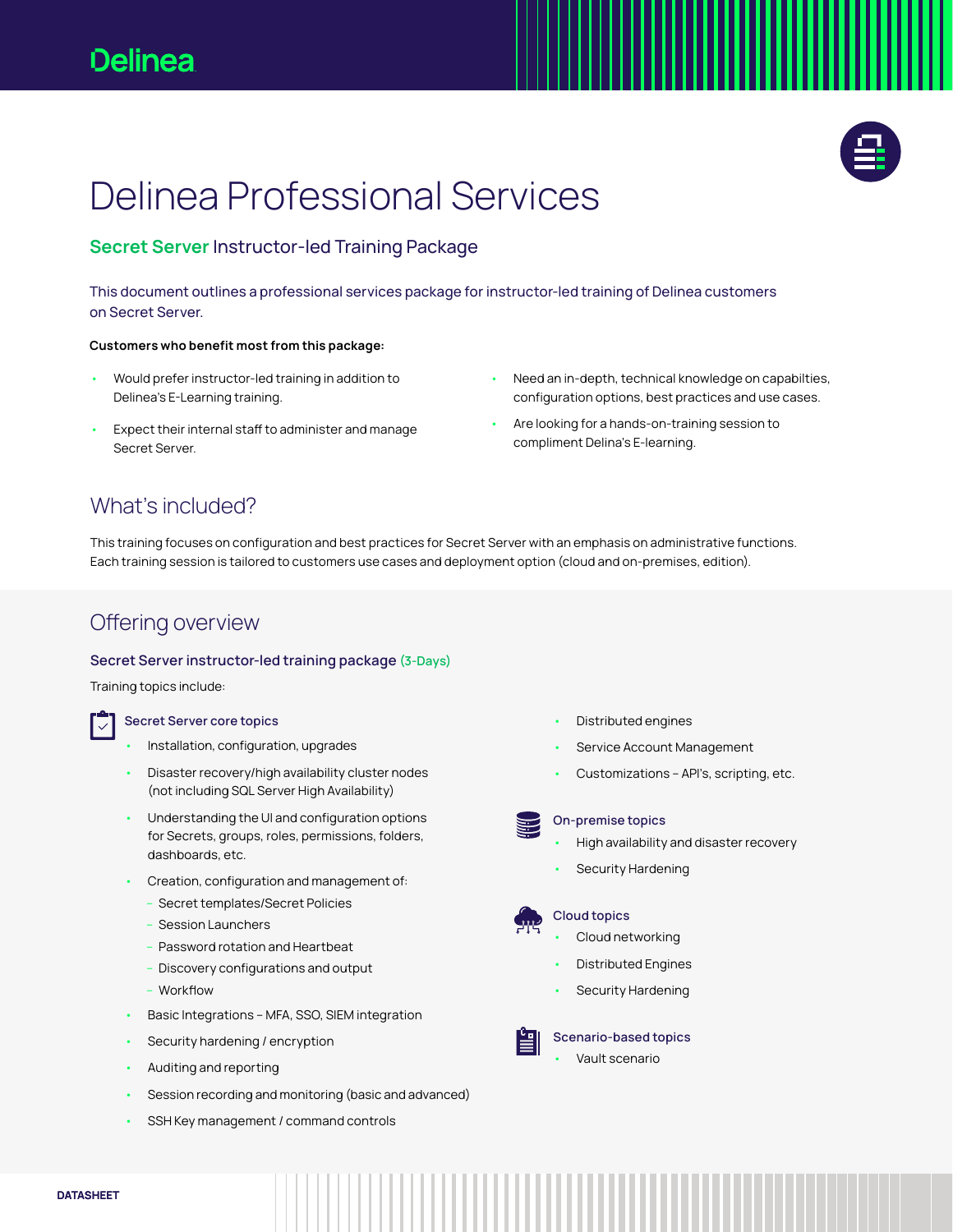

### Offering details

### **Delivery**

The training will be delivered on site or remote, instructor-led by a certified Delinea Professional Services or Training professional (this may include Delinea Certified Partners or Delinea employees). The trainer will use both PowerPoint slides and hands-on labs for delivering training. The labs are critical to ensure that learners are knowledgeable of configuration options, best practices and use cases. Labs provide an opportunity to:

- Build hands-on experience with Secret Server in a risk-free training environment.
- Build confidence in case of disaster recovery and to help with planning for future use cases.

#### Sample schedule

The schedule below will vary depending on the skill level of the attendees and use cases that the Customer would prefer to focus on:

### Day 1

| Content                                                                  | <b>Delivery</b>                  |
|--------------------------------------------------------------------------|----------------------------------|
| Introduction to Delinea Secret Server, main use cases,<br>and labs setup | Lecture, slides and hands-on lab |
| User interface                                                           | Lecture, slides and hands-on lab |
| Secrets and templates                                                    |                                  |
| Folders and policies                                                     |                                  |
| Roles, groups and users                                                  | Lecture, slides and hands-on lab |

### Day 2

| Content                               | Delivery                         |
|---------------------------------------|----------------------------------|
| Workflow                              | Lecture, slides and hands-on lab |
| Launchers                             |                                  |
| <b>Discovery</b>                      |                                  |
| Remote password changing              |                                  |
| Service account management            | Lecture, slides and hands-on lab |
| Auditing & reporting                  |                                  |
| Alerting & SIEM                       |                                  |
| Distributed engine                    | Lecture, slides and hands-on lab |
|                                       |                                  |
| SSH key management & command controls |                                  |
| Security hardening                    | Lecture, slides and hands-on lab |